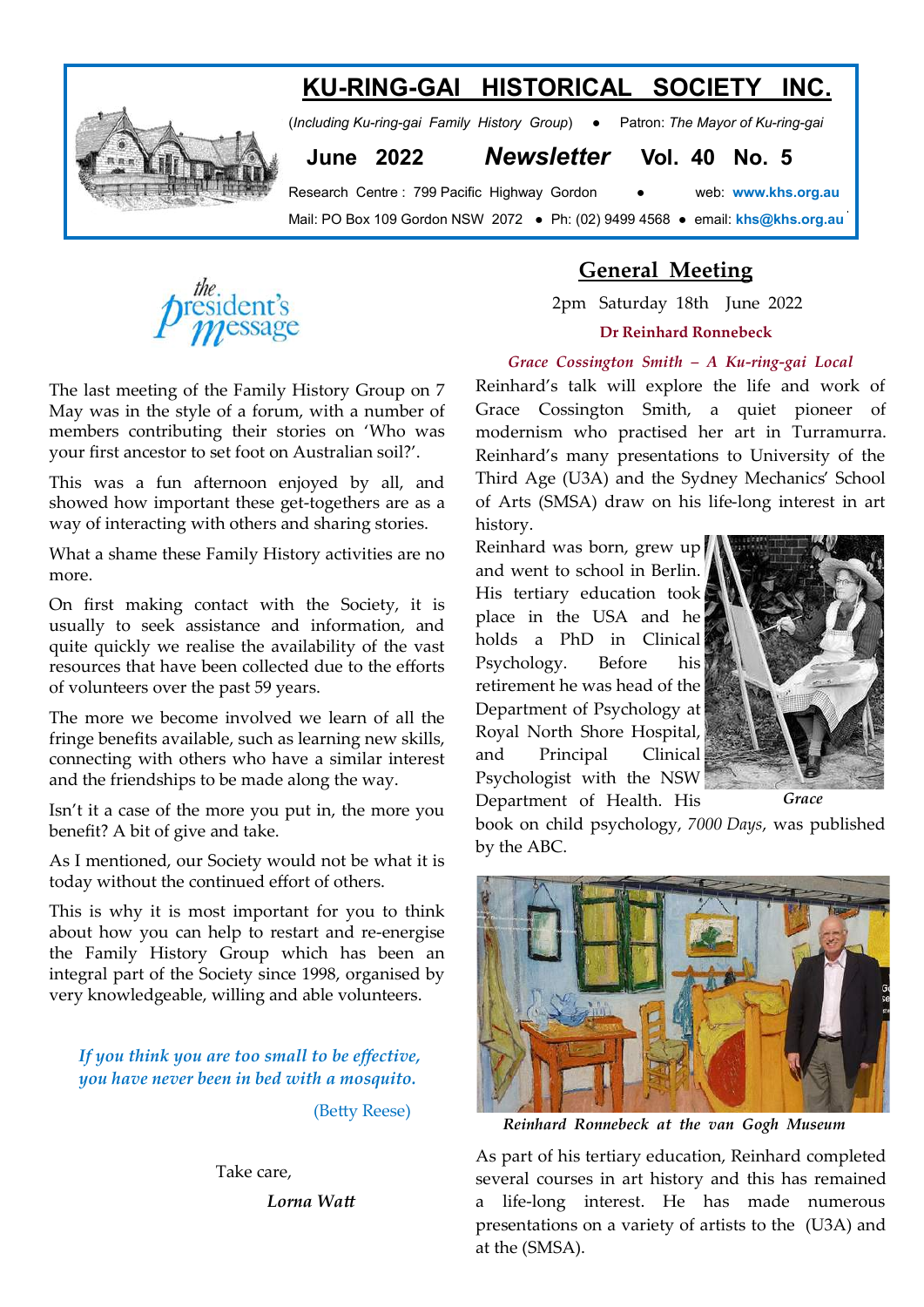# *Family History*

Two very happy meetings for family historians were held in May.

The morning Workshop 'An Achievable Way to Compile and Print your Family History' was led by Clare Brown who showed us over 20 family history books she has had printed. Clare's message was that when you feel satisfied with the result of your research you should have it printed and put it on your shelf and distribute to interested parties. It may not necessarily be a thesis; perhaps a collection of memories, overlapping stories or letters or it could be full of genealogical facts and details. The main thing is to write it down so future members of the family can read about their ancestors. Do not feel intimidated as it can be amended later if more results come to hand. Clare shared many of the pitfalls and stumbling blocks that she has encountered and gave many great clues to improve the outcome.

In the afternoon members participated in a forum discussing 'Our First Ancestor to Set Foot on Australian Soil'. Ten people told of their ancestors whose arrivals dated from September 1791 to 1949. Each of the new arrivals came from a different background and made a success of their lives in a new country. What a story each of them could tell and what would they say about the Australia we live in today.

*Sue Holmes*

2

 *———————— // — ———————*

#### **April Family History Meeting**

 **. . .** *an update . . .* 

Sue Holmes and Susan Alder had prepared the morning session on the New Trove as both have extensive experience in using it. They used the following headings: -

What is Trove? Why is it called Trove? How to find Trove. Searching Trove. Home Page of Trove. Simple Search. Advanced Search. Importance of Accuracy of Search Information. Components of a Result. Refining Your Results. A Note about the Date Range Filter. Tips for Searching. Sorting Your Results. Saving Your Search.



 *Trove - Australia's Digitised Newspapers*

The final hint was to 'play' with Trove before starting actual research, a useful way to start using any new aid.

#### **The Dreadnought Scheme**

#### **. . .** *An update* **. . .**

Sue Holmes welcomed everyone at the afternoon April meeting, and especially the speaker, Patrick Dodd, his wife Gillian and family. Sue mentioned that the morning May workshop would be Writing Family History with Clare Brown and in the afternoon members would be invited to give a short presentation on their first ancestor to arrive in Australia.

Sue also told the meeting that there had been no nominations for the 2022-2023 Family History Group committee so the KHS committee will have to decide what to do about this. The outgoing committee is willing to organise the next meeting as announced.

Sue Holmes then introduced the speaker, member Patrick Dodd whose subject was '**The Dreadnought Boys'** of whom his father-in-law, David Alexander Hogg was one.

He firstly spoke about the scheme that he came to Australia under, known as Ten Pound Poms. In 1945 when World War Two ended, Australia's population was small with 30% having been born overseas. The Government adopted the slogan of 'Populate or Perish' and offered a subsidised fare to British migrants. Employment opportunities and hostel accommodation were also offered as incentives to come and live in Australia. Patrick was one of the 80,000 who took up the offer when he sailed to Sydney and soon found his feet. The scheme continued until 1969.

Earlier schemes included the many convicts who arrived from 1788 onwards - free settlers who came as assisted migrants and Caroline Chisholm's scheme that brought out 11,000 single women free of charge. Altogether there were over sixteen different schemes, some of which earned a bad record in their treatment of child migrants. A 2014 Royal Commission exposed many cases of mistreatment especially in Western Australia and the Catholic Church had to pay \$276 million in compensation to the victims. Other schemes included Big Brother and Fairbridge Farms, David Hill coming out under the latter. Both the British and the Australian Governments had known of the abuse but had allowed the schemes to continue.

The Dreadnought Scheme started after World War One with happier outcomes for the young men who came out from England on a ship called *Dreadnought*. Groups of fifty came out to work on farms and Gillian's father was one of these. His mother had died and he had been brought up by his strict aunts. When he finished his schooling there were no places available at university so he applied to come to Australia under the Dreadnought Scheme. He was sent to the farm of a Scottish migrant and treated as one of the family. He started a wool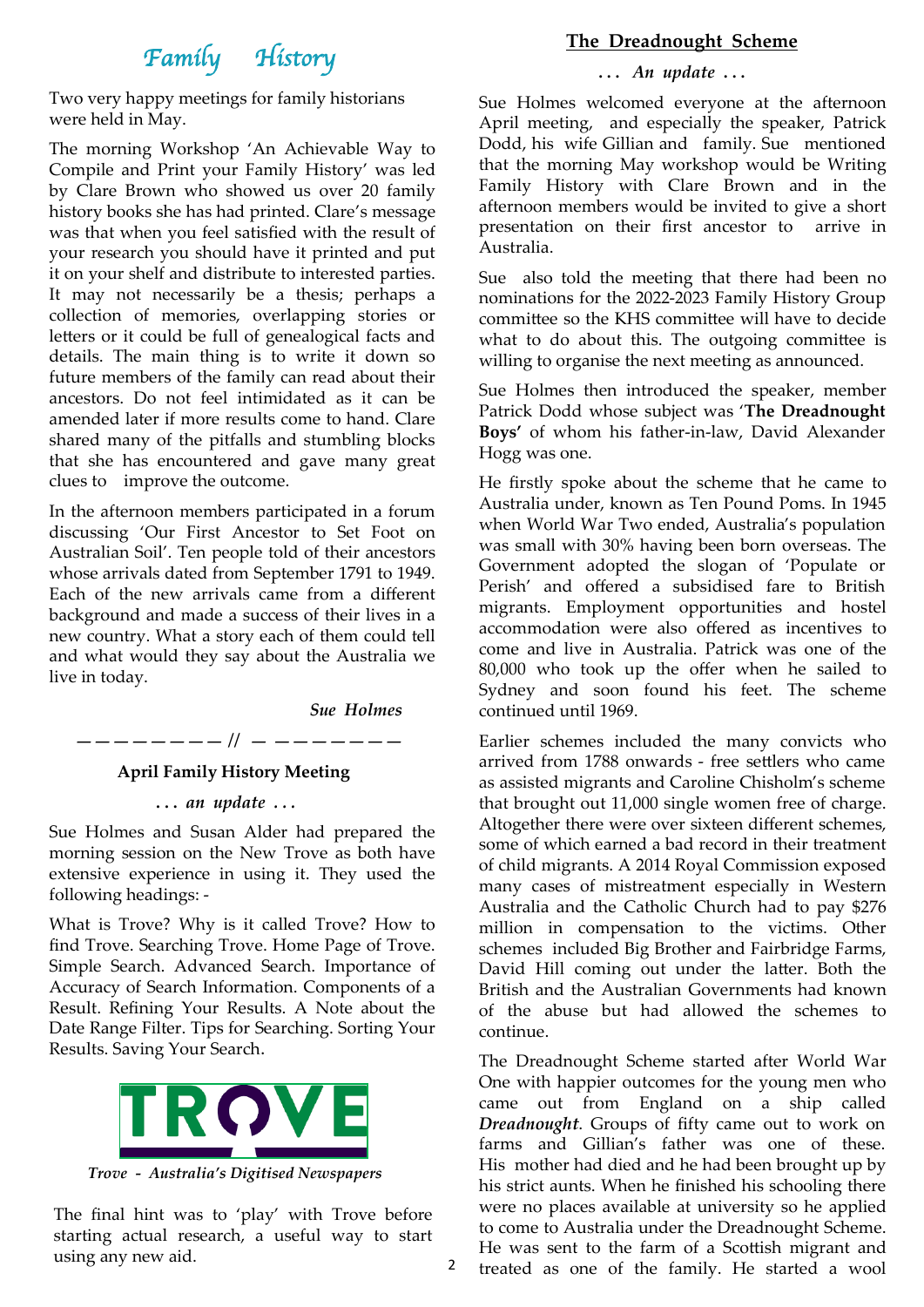classing course in 1931, met his future wife and was married in 1938. He ran a farm, moved to a timber mill, progressed to the office, started to run the mill school, built the one teacher school there and developed into a very talented teacher. The Dreadnought Scheme ended in 1939 having given a new start to many young men.



 *The plaque in Argyle Street, The Rocks.* 

During questions Patrick said that there is now a commemorative plaque to the scheme in Argyle Street where the Dreadnought ships docked.



### **Tour Report**

Our tour program is being redeveloped for the later part of this year. Several typical venues have introduced new exhibitions that look to be quite interesting.

Three currently under consideration are:-

### **Macquarie University:**

This university has recently opened a new museum. This brings together collections formerly housed in the university's Australian History Museum and the Museum of Ancient Cultures. The Australian History Collection focuses on six key themes: Indigenous Australia/Immigration/War and Society/ Women's Studies/Social History (with a focus on domestic and working life) and Cultural Heritage.



### **The New Chau Chak Wing Museum**:

"find the unexpected: art, science, history and ancient cultures" housed at a new purpose-built space at the University of Sydney.



*Chau Chak Wing Museum at Sydney University*

The third new exhibition being reviewed is the **National Trust Museum, Old Parliament House, Parramatta:**

The new exhibition is entitled *Convict Artisans in Exile.*



Full details will be available in the July Newsletter.

### **Current Schedule:**

*Thursday 23rd June: Madame Tussauds,* details in this Newsletter. *(See page 4)*

*Wednesday 20th July: Powerhouse Museum -Ultimo. (NB: change of day for Powerhouse trip from Thursday to Wednesday).* 

 *Tour Team*

*New Members*

In April we have had 3 new members join our Society.

Welcome to the Society.

Ruth & Manuel Karunakar from Gordon

Ann Lisle from Mortdale

We hope you will find your membership rewarding, and look forward to your participation in the many activities we have to offer going forward this year.

*Annet Latham*

 *The Australian History Museum, Macquarie University*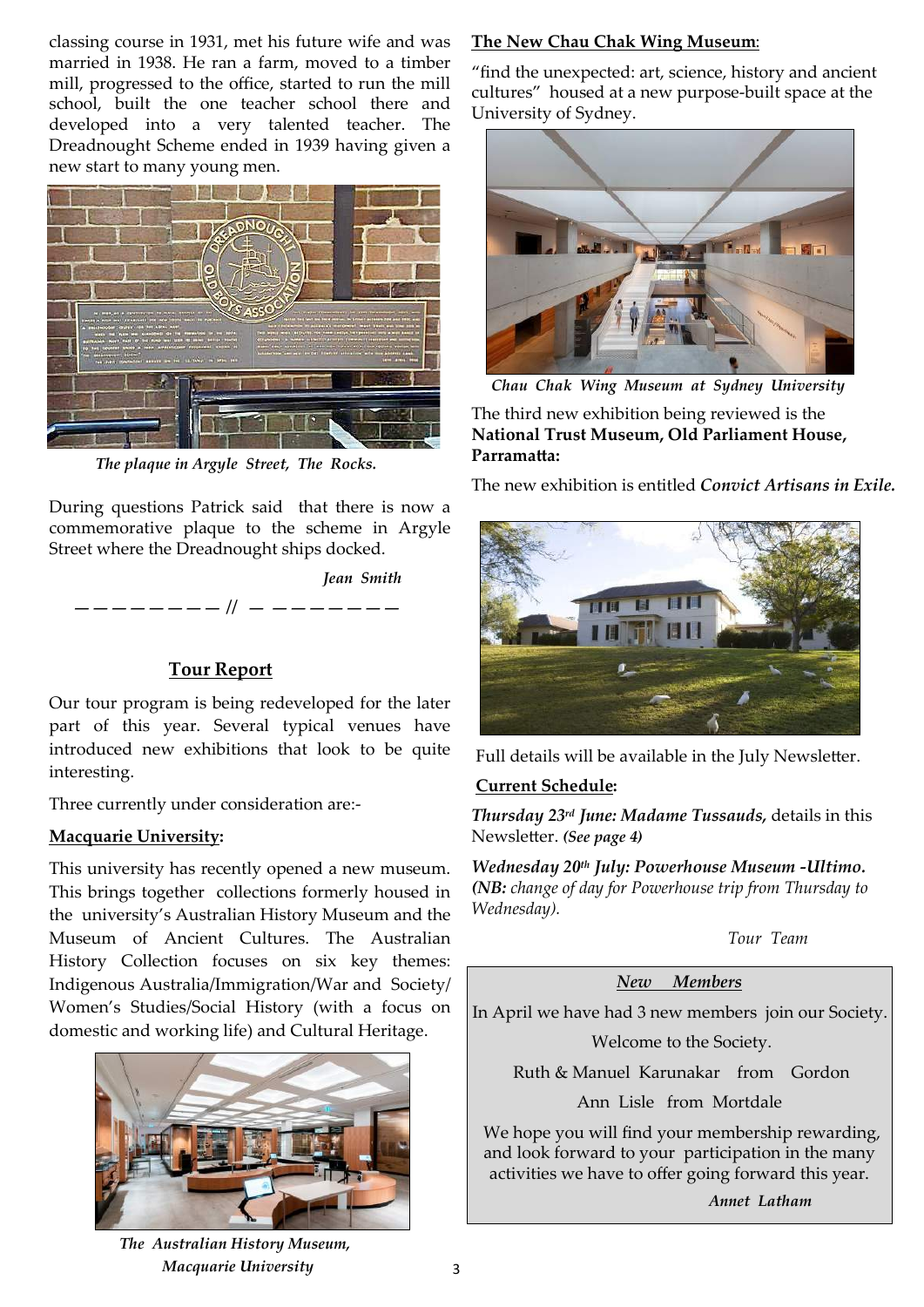### **Florence Fizelle**

 The story of Dorothy Mort, who killed her lover and physician, Dr. Claude Tozer in 1920 in the leafy middle-class suburb of Lindfield, is perhaps not as well-known as it might be, despite the uproar it caused at the time, and despite the excellent account published in a book by Suzanne Falkiner in 2014.

Dorothy Mort was the wife of Harold Mort, who was related to the Morts, of the firm of Goldsborough Mort & Co. Dorothy had two children, and at the time of the murder was living with her husband and children in what is now Tryon Road in Lindfield.

She was arrested, tried and convicted for the murder of Dr. Tozer and spent nine years in prison, after which she returned to her husband and died at the age of eighty-one.

A minor role in the saga was taken by the lady's companion to Mrs. Mort, Florence Fizelle who, incidentally, was the younger sister of the Australian artist Rah Fizelle. Miss Fizelle first discovered Mrs. Mort in her bedroom covered in blood after she unsuccessfully tried to commit suicide with the pistol she had used to murder Dr. Tozer. Miss Fizelle appeared in court as a witness in the trial of Mrs. Mort, after which she disappears from the story. But not quite.

Suzanne Falkiner, the author of the book *Mrs. Mort's Madness,* accidentally came across the fact that the painter Rah Fizelle was born in Baw Baw, near Goulburn. She remembered that Florence Fizelle was also born in Baw Baw and eventually tracked down a lady who turned out to be the daughter of Florence Fizelle. Falkiner didn't know that Florence had married, however, the daughter told Falkiner that she was the daughter of Harold Mort, and that she was born in 1933. She only discovered that her father was Harold Mort when, at the age of twelve, she needed a birth certificate before sitting an examination. She was thus conceived in 1932, nearly five years after Dorothy Mort had been released from prison and returned to her husband and was living uneventfully with Harold Mort until he died in 1950.

What Falkiner did not reveal was the answer to the question of whether the relationship between Mort and Fizelle had continued from the time Fizelle left the Mort home in 1921 or whether the contact had been renewed some time before the daughter's conception. This may have been because by the time Falkiner had discovered the liaison both participants were dead and could not be asked, or whether Falkiner had chosen not to reveal the truth out of a wish to avoid a sensitive matter, since Falkiner's book was published in 2014 and Florence's daughter died in 2019.

Whatever the case, Harold Mort continued to visit Florence and his daughter, to take them out on excursions, while ostensibly living with his wife, Dorothy Mort. He also provided Florence with two pounds a week, which was all he could afford without arousing suspicions.

The daughter regarded him as her father even before she discovered that he was, but as she said, she assumed they were married, although she sometimes wondered why they did not live together. In her childish innocence, she thought they must be married, as people could only have children when they were married.



Since all the participants are dead, we shall never know when the liaison actually

knows, but isn't telling). commenced (unless Falkiner *Florence Fizelle's tombstone*

I am indebted to Suzanne Falkiner and her book *Mrs. Mort's Madness,* whose detailed research led me to wonder about the mystery.

#### *Gerry Cohen*

**Editor's note** : The story of Dr Tozer's murder is in the November 2020 newsletter and a follow up story in the December 2020 newsletter.

#### **KHS Tour for June**

#### MADAME TUSSAUDS at Darling Harbour

#### Thursday 23rd June, 2022

This will be a very interesting exhibition which includes: people who have shaped Australia such as Arthur Phillip, Captain Cook, Ned Kelly and Banjo Patterson; world leaders (political, spiritual and historical); glitz and glamour of fashion; royalty; film and TV stars; sporting heroes and much more.

We will meet at Madame Tussauds, Darling Harbour at 10.45am.

The cost for members is \$40 and nonmembers \$50.

Travel will be by train and ferry (with a flat 10 minute walk to Madame Tussauds) or by train to Wynyard or Town Hall and a 15-20 minute walk to Madame Tussauds.

Lunch at City Extra, Circular Quay (at own cost) close to Customs House and Sydney Museum in Bridge Street.



 *Madame Tussaud*

If you would like to join the KHS travel team on this occasion, please contact Yvette at **[yreeve@optusnet.com.au](mailto:yreeve@optusnet.com.au)** or phone 0414 249 737 by Friday 10th June.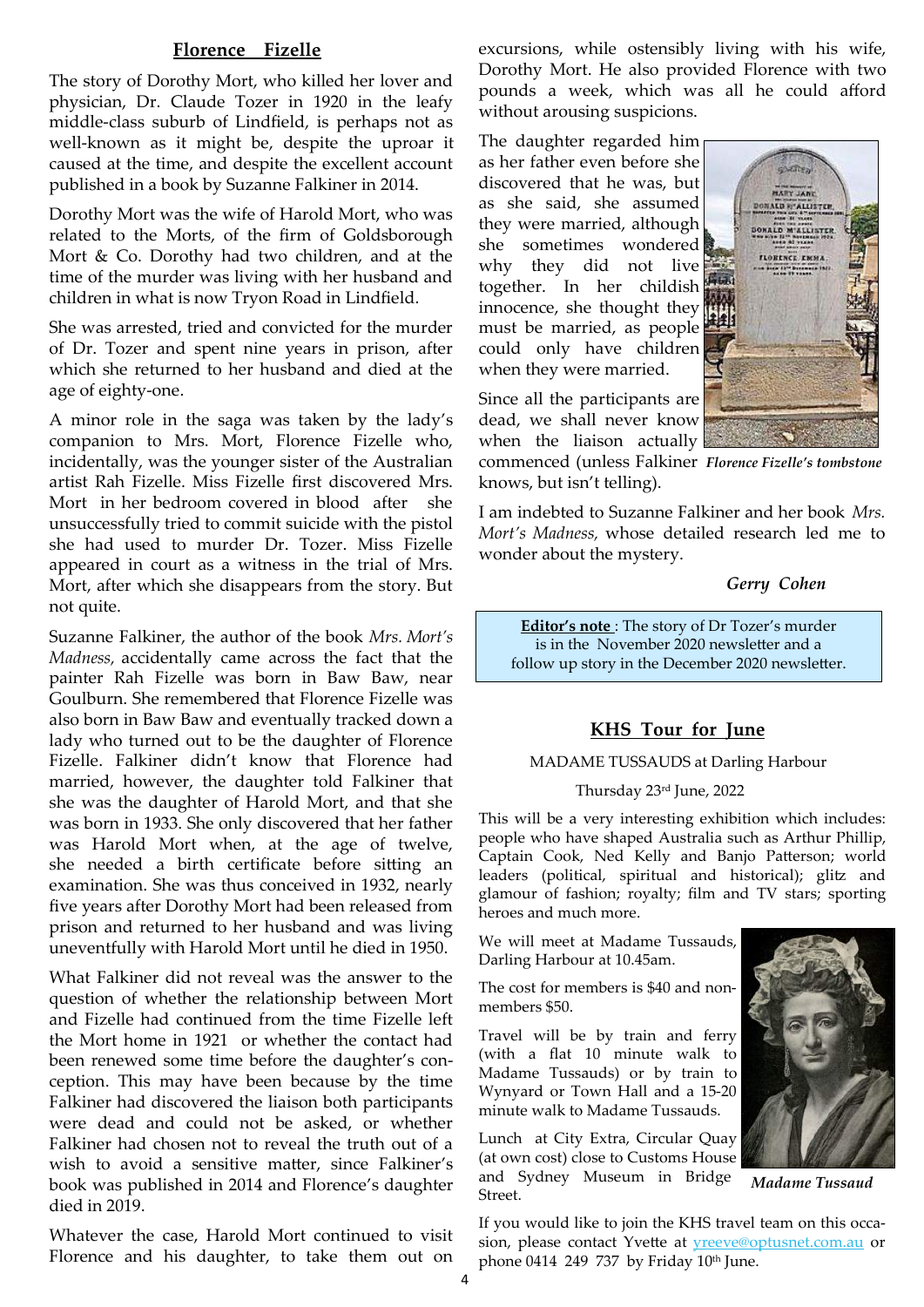#### **PRISONERS OF WAR IN AUSTRALIA**

#### *Part 5*

### *St Ives POW Hostel - - - Two Returnees*

#### **Francesco Barbera**

Francesco Barbera, one of 11 children, was born on 27 December 1919 in Aterrana, near Naples. He had little schooling and worked on the family farm from 9 years old.

He was drafted into the Italian Army in 1940, serving as a gunner. In 1941, when his battalion ran out of ammunition, he was captured at Badea, in the Sudan, North Africa. Barbera was then sent to Egypt for three weeks, to India for three years and finally on to Australia in 1943, where he spent time in a POW camp in Liverpool for one week, then Cowra for three weeks, Tumut for two years and finally St Ives in 1946 where he remained until repatriation in September 1946. In that camp a prisoner wore maroon trousers and jacket, with a grey shirt. As there were no men from his village, he did not form any longstanding friendships in the camp.

The St Ives camp was fenced off with barbed wire, but as there were few guards he could sneak out through a hole in the fence and work as a labourer on a fellow Italian's farm on the weekends. While in the camp Francesco received a pay of one shilling and threepence a day, which was supplemented by 5 cigarettes. When prisoners were repatriated, they were given lira in exchange for money saved in Australia. He received 14,000 lira.



 *MV Ugolino Vivaldi*

On his arrival in Australia Barbera boarded with Salerno, sleeping in a horse stable. He found employment at a roof tile factory in St Leonards where he worked for over three years. After approximately one year, he went to board with Salvatore Maiorana near Warrimoo Avenue, where he slept with three other Italians beside Salvatore's truck in a garage.

Barbera worked hard for 12 hours a day, seven days a week to save funds to bring out Maria Abignano from his home village. They were married on 28 February 1953 and continued living in the garage. Maria worked as a cleaner in the Royal North Shore hospital.

In 1952 he bought land for 300 pounds at 176 Warrimoo Avenue and established a small market garden. He bought a flat-pack timber and fibro house for 996 pounds and erected it with help from friends. Barbera moved in in April 1953. He lived there with his wife and family. At that time there were several market gardens in Warrimoo Avenue. To supplement income, Barbera worked at Benjamin's terra cotta pipes. Some years later, they demolished that house and built another.





 *Francesco Barbera as recruit and older man. (Photos: Ku-ring-gai Library)*

Barbera found conditions in Italy hard and he felt that he could not fit in. While in St Ives he had a friendship with Nick Salerno, a farmer. It was he who sponsored Barbera for his return to Australia as an assisted migrant on *MV Ugolino Vivaldi* in February 1950.



 *The first house at 176 Warrimoo Avenue (Photos: Ku-ring-gai Library)*

Francesco Barbera worked for the Main Roads Department for 21 years.

#### **Sources:**

*Trove* and documents held by the Ku-ring-gai Library, particularly an interview of Francesco by Katya Grynberg, 1st October 1993.

Information in the *North Shore Times* 25th April 2014 page 11, about some POW camps in NSW.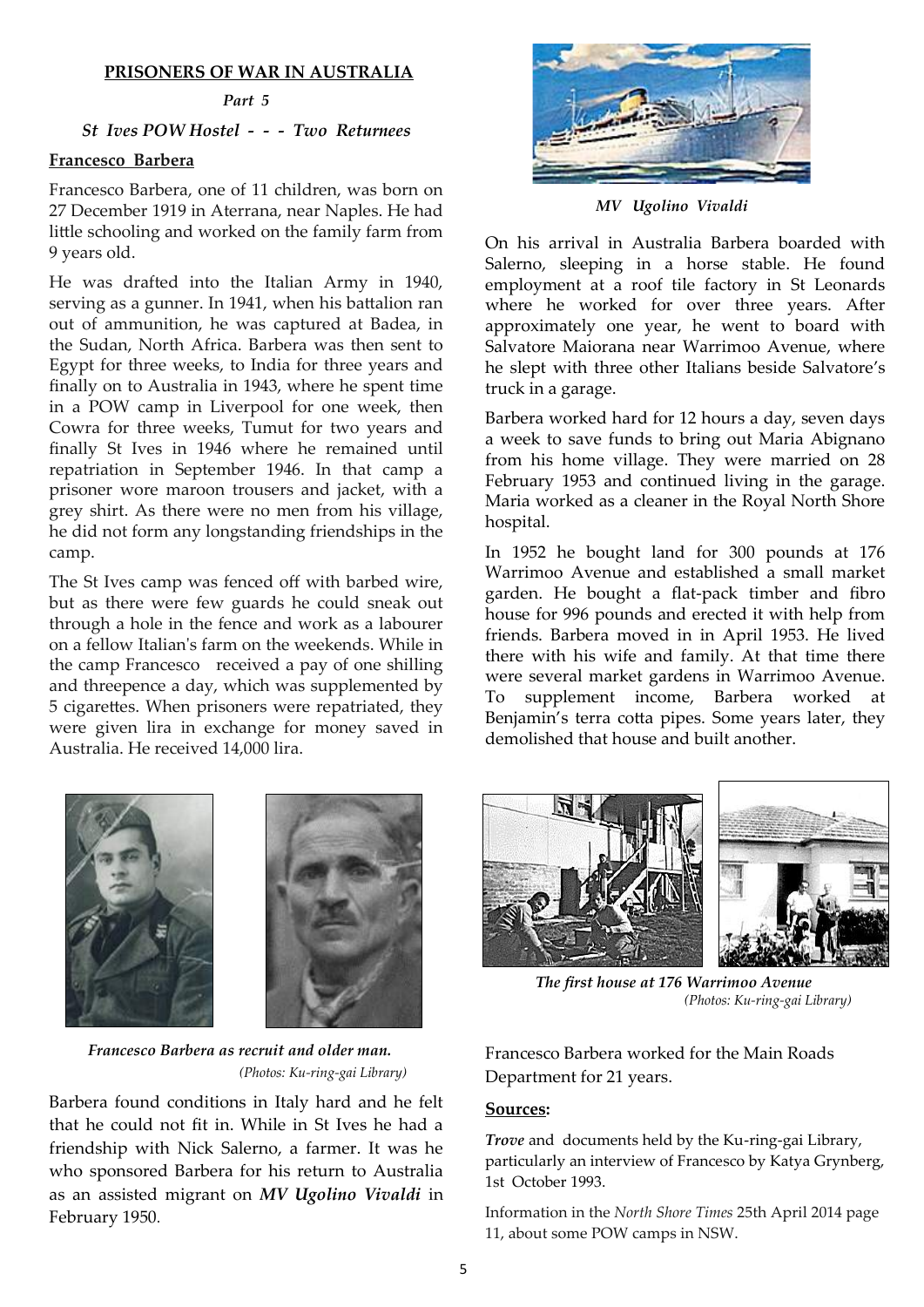### **Rick Pisaturo**

Rick Pisaturo was born on 24 April 1922. At the age of 17 he enrolled in the Italian Army and was sent to Libya. His story begins on the battlefields of North Africa in World War II, where he was captured as a prisoner of war in Benghazi. He was eventually sent to Australia. At the time of repatriation in 1946, Rick Pisaturo was in the POW hostel in St Ives and the thought of eventually returning to a decimated Italy after the relative freedom of life on an Australian farm held little appeal.



*Rick Pisaturo in Libya, 1940 - as a prisoner of war*

For Rick, the best moment of the war for him was being captured by British and Australian forces. With a few thousand other Italian soldiers, he was eventually sent to Australia on the converted Queen Mary, as a prisoner of war. It was during this time as a POW that Rick's love affair with Australia began. He was 21 when the war ended.

As the Australian soldiers returned, the POWs were sent back to the camps to await repatriation.

Two years after repatriation, Rick returned to Australia, initially to the Badgerys' farm, at 'Wongonbra', Sutton Forest, NSW, where he had worked for eighteen months while a prisoner. The Badgerys sponsored him and paid his fare. He then went to Sydney where he tried to make a go of it. He made timber crates during the week and tended gardens on the weekends. He saw an opportunity to make a little extra money on the side, designing and planting a garden for a new hospital at Kogarah.

Working day and night, Rick made enough money to buy a small cottage in Marrickville, which he improved and sold. Within a year or two he had improved and sold 18 houses. He then purchased a Kings Cross apartment block. With a real estate licence, he was not only buying and selling houses, but building hundreds of homes in Sydney's western suburbs.

His success in real estate gave him the means to purchase 300 acres of land on Mamre Road, in the western districts of Sydney, where he established Mandalong Stud. Later he bought another 300 acres. In just a few short years Rick was being recognised as a pedigree beef stud cattle breeder.

His contribution to the Australian cattle industry was so significant that in 1990, almost 50 years after Rick had first arrived in Australia as a POW, he was awarded the OAM for his service to the cattle industry. In 1991 he received an Ethnic Business Award by the National Bank, also awards from the City of Penrith, Australia Day Association as an Australian Achiever and many other awards and certificates for contributions to the community.



On 27 December 1994, he received L'Ordine Al Merito Della Republica Italiana Onoreficenza Di Cavaliere.



For further details on Rick consult:

[https://www.abc.net.au/news/2017](https://www.abc.net.au/news/2017-02-28/from-enemy-pow-to-oam-rick-pisaturo-migrant-story/8306000)-02-28/fromenemy-pow-to-oam-rick-[pisaturo](https://www.abc.net.au/news/2017-02-28/from-enemy-pow-to-oam-rick-pisaturo-migrant-story/8306000)-migrant[story/8306000](https://www.abc.net.au/news/2017-02-28/from-enemy-pow-to-oam-rick-pisaturo-migrant-story/8306000)

[https://www.abc.net.au/radionational/programs/](https://www.abc.net.au/radionational/programs/earshot/rick-pisaturo/8252766) earshot/rick-[pisaturo/8252766](https://www.abc.net.au/radionational/programs/earshot/rick-pisaturo/8252766)

#### **Sources**

Prepared from *Trove* and other historical sources & the ABC.

This is the final article on Italian Prisoners of War in Australia in WWII.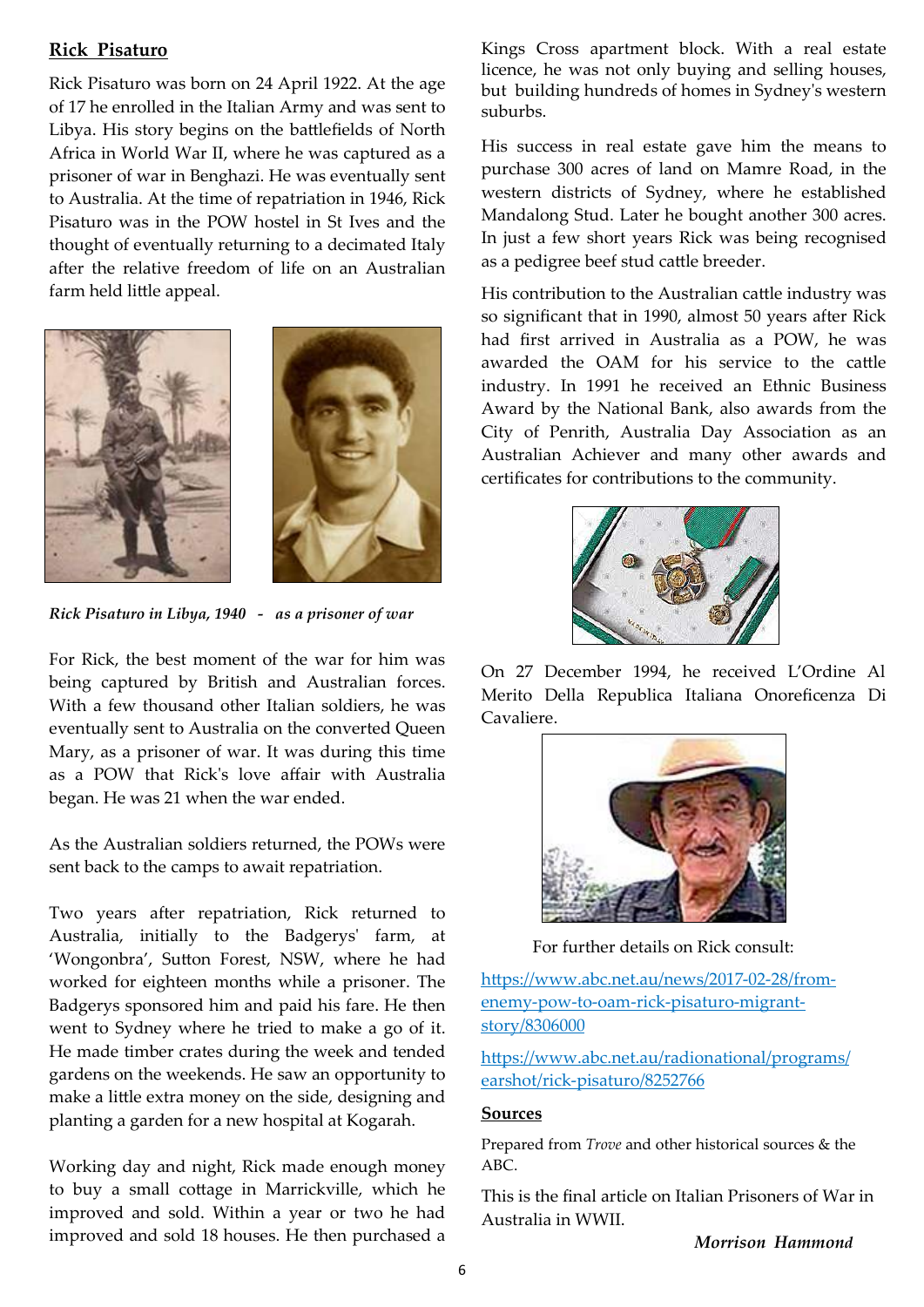# **Ku-ring-gai... Then... and** *Now*

*by Dick Whitaker* 



A rare photograph of the shopping strip on Pittwater Road (now Mona Vale Road) St Ives, between Denley Lane and Memorial Avenue. The actual date is unknown but likely the 1950s. Perhaps our vintage car experts may be able to date it more precisely? You can just make out a St Ives Real Estate sign in the building on the left. It looks as though you could park there by pulling off the road into a wide space backing on to the front of the shops.

The same view in recent times, courtesy of Google Street View. It shows the left side of Mona Vale Road, now with a footpath and shops. The first shop on the left, no. 184, was occupied for many years by Dunn's Hardware.

Do you have any 'Then & Now' photos of Ku-ring-gai? We'd love you to share them with us!

Send them to editor@khs.org.au along with their descriptions. If possible, please also tell us where the photos came from, so that we can attribute them to the appropriate photographer or source.

*———————— — — — — — — — — — // — ——————— — — — — — — — — —*

### **Tales from the Past**

#### RAILWAY ACCIDENT NEAR SYDNEY

 **. . . Twenty-five trucks and breakvan escape . . .** 

#### *The Adelaide Advertiser, Saturday 9th March 1907*

A goods train which left Milson's Point for Hornsby last night was the cause of a sensation early this morning. The train had picked up freight along the route until Turramurra was reached, when the engine was shunted, 25 trucks and the breakvan being left standing.

There is a slight gradient from Turramurra, which extends down to Lindfield, and the trucks began to run down this grade. Before anything could be done, the rolling-stock had gathered way, and when Pymble was neared it was travelling at a fair rate of speed.

The gates across the line were shut, and into these the runaways dashed, smashing the gates to pieces. Down through Gordon and Killara the trucks went, until Lindfield was approached, where an up-grade was met. This proved just sufficient to bring the train to a standstill.

If the up-grade had not checked the trucks there is no doubt that an accident of a serious nature must have happened.



*Warrawee Station at the time of the accident*